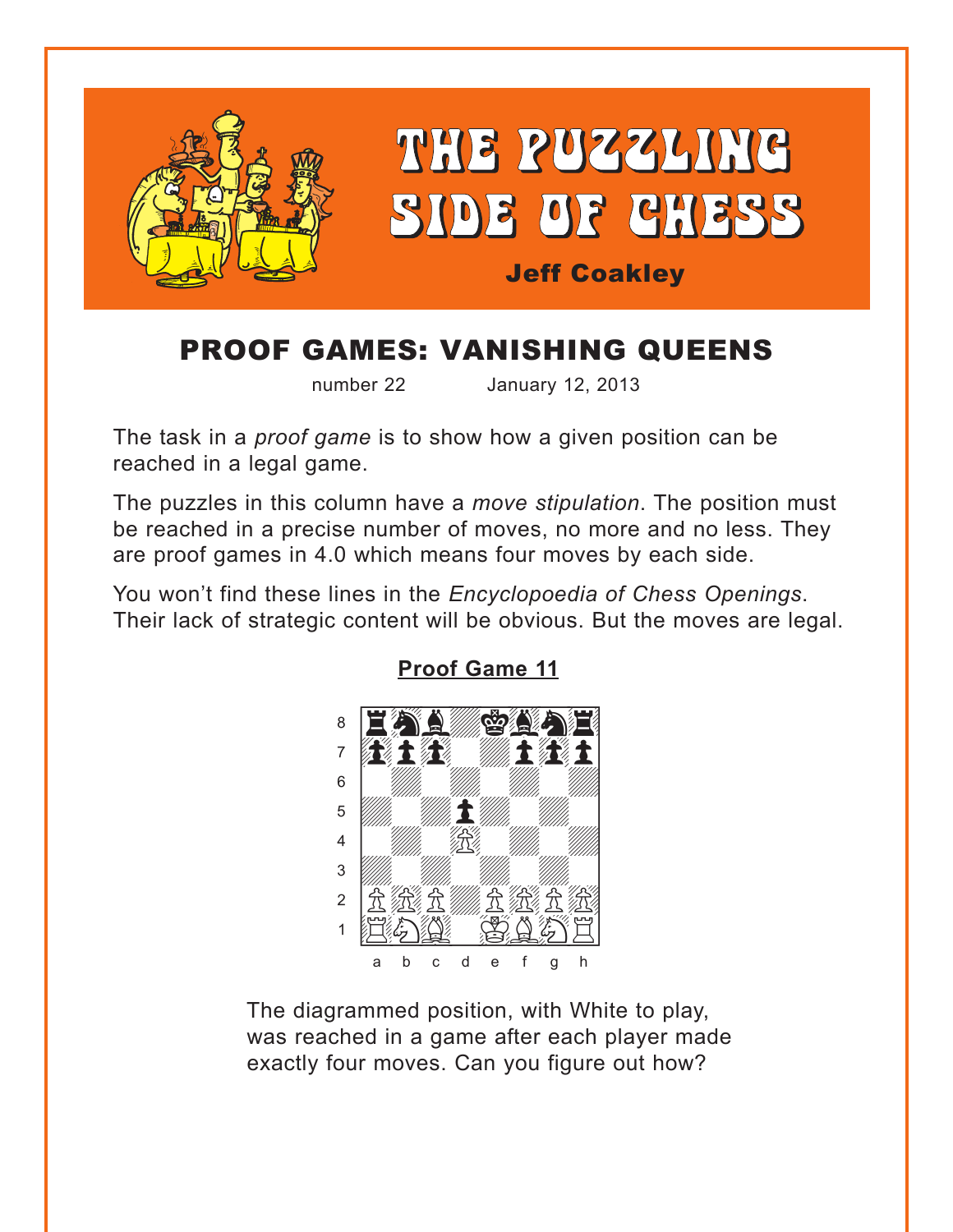<span id="page-1-0"></span>For problems 1-10 and more information on proof games, see columns 3, 8, and 14 in the archives.



For ace chess detectives, like Harmonius Hound, that first puzzle may have been too elementary. As usual, the level of difficulty will increase as the column goes on.



**Proof Game 12** 

This position was reached after Black's fourth turn. What were the moves?

The "Case of the Vanishing Queens" continues with the following classic position. Is it possible that both players are giving queen odds!?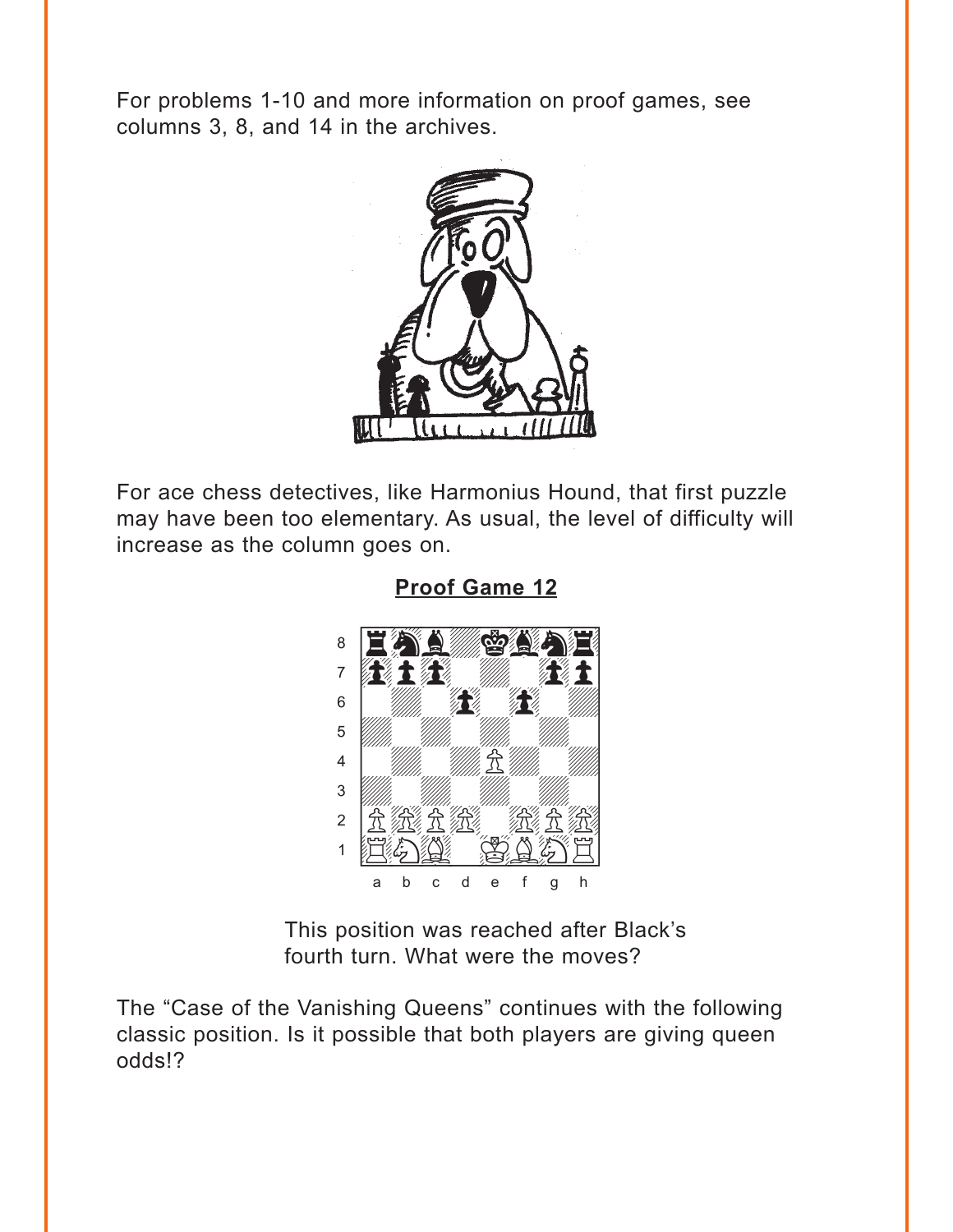### **Proof Game 13**

<span id="page-2-0"></span>

This position was reached after Black's fourth turn. What were the moves?

The next problem has stumped many talented investigators. Consider yourself a pro if you get this one.



**Proof Game 14** 

This position was reached after Black's fourth turn. What were the moves?

A proper proof game has a unique sequence of moves. The following puzzle is flawed because there are two solutions. Specifically, on one turn, there is a choice of two moves. However, I decided to include the position anyway because it fits so well with our theme. My apologies to the purists.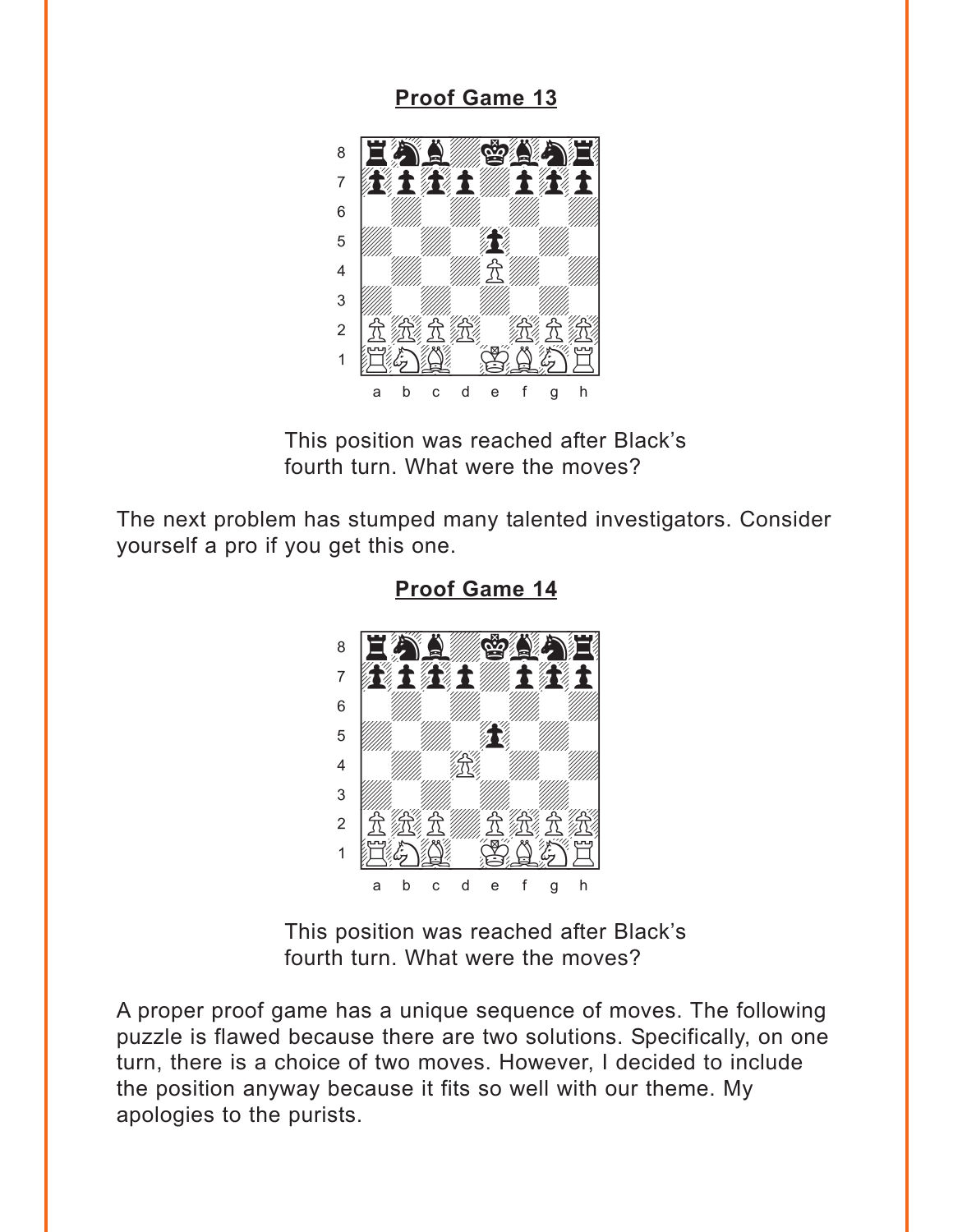<span id="page-3-0"></span>**Proof Game 15** 



This position was reached after Black's fourth turn. What were the moves?



The Puzzling Side of Chess features proof games every two or three months. Each column concludes with a "synthetic game".

A synthetic game is similar to a proof game. But instead of finding the move sequence that leads to a given position, the task is to compose a game that ends with a particular move.

A common goal in this kind of puzzle is to mate with a designated piece in the fewest moves. Another goal is to mate with a specific numbered move. Consider 4.Qxf7#. One possible sequence leading to this mate is 1.e4 e5 2.Qh5 Nc6 3.Bc4 Nf6 4.Qxf7#. Unlike proof games, the move sequence in a synthetic game is usually not unique. There are thousands of possible games that end with the gruesome 4.Qxf7#!

The following synthetic game, discovered in 2004 by François Labelle of Quebec, does have a unique solution.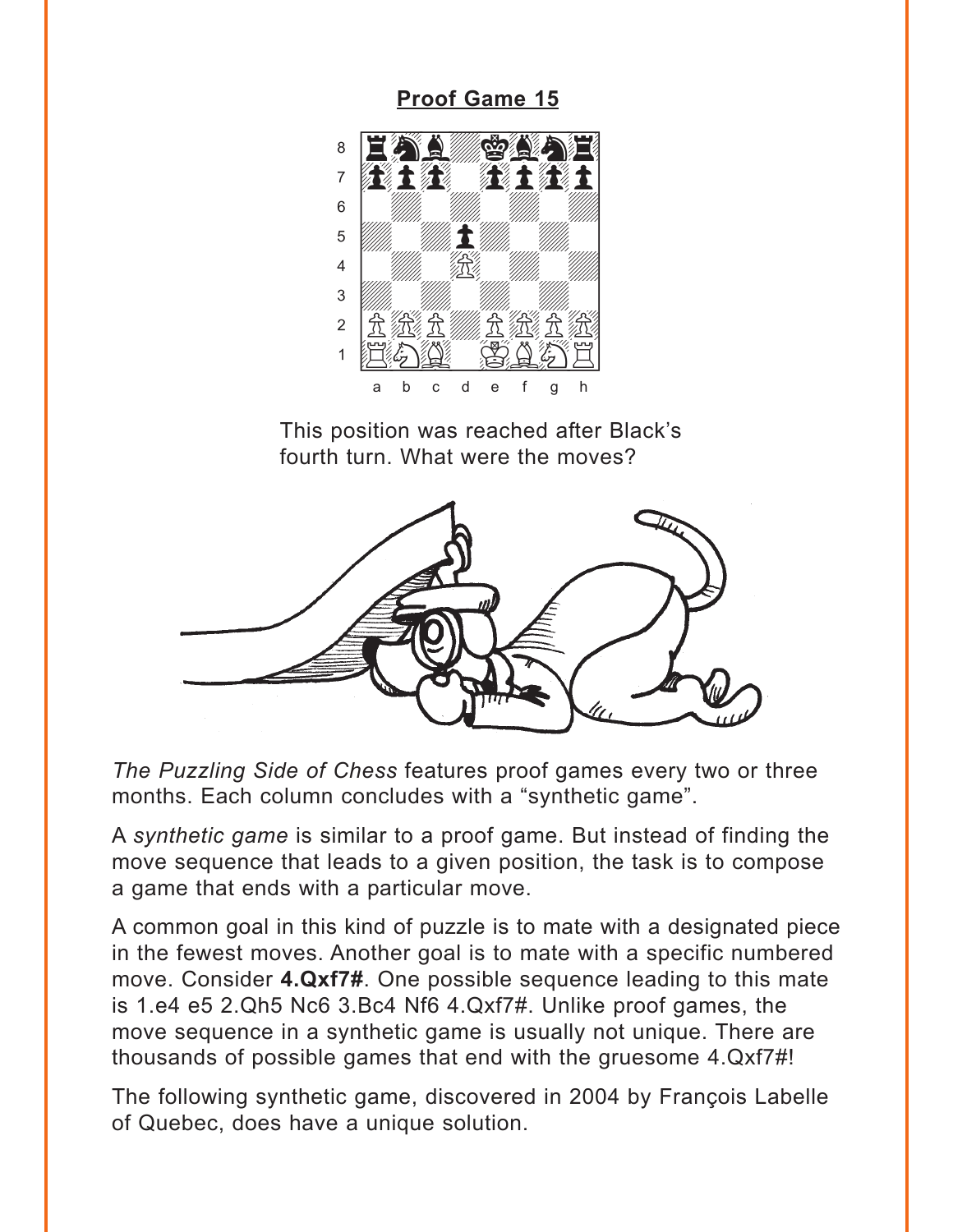## **[Synthetic Game 02](#page-7-0)**

<span id="page-4-0"></span>

Compose a game that ends with the move **4...Qb5#**.

For puzzle 01 and more information on synthetic games, see column 14 in the archives

## **SOLUTIONS**

All proof games, except number 14, by J. Coakley. Problems 11, 12 are *ChessCafe.com* originals (2013). Problem 13 is from *Scholar's Mate 90* (2007), and 15 is from *Winning Chess Puzzles For Kids Volume 2* (2010).

*PDF hyperlinks*. You can advance to the solution of any puzzle by clicking on the underlined title above the diagram. To return to the puzzle, click on the title above the solution diagram.



**[Proof Game 11](#page-0-0)**

1.d4 e6 2.Qd2 Qg5 3.Qxg5 d5 4.Qxd5 exd5

Nothing mysterious in this puzzle. Both sides give away their queen in straightforward fashion.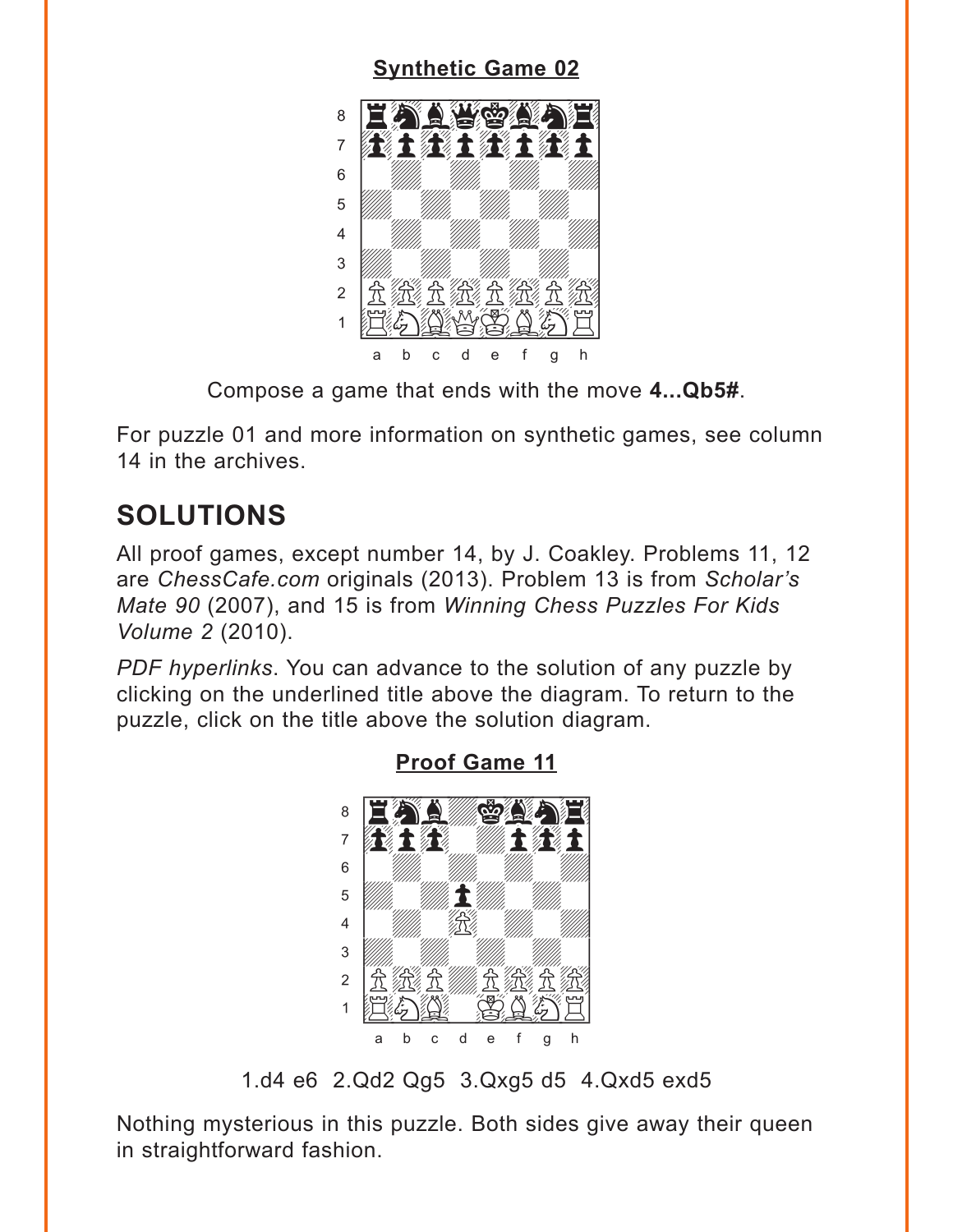<span id="page-5-0"></span>**[Proof Game 12](#page-1-0)**



1.e4 d5 2.Qh5 Qd6 3.Qxd5 f6 4.Qxd6 exd6

The tricky thing here is figuring out that captures took place on d5 and d6.



**[Proof Game 13](#page-2-0)**

1.e3 e5 2.Qf3 Qf6 3.Qxf6 Nxf6 4.e4 Ng8

This proof game employs two standard themes: a *tempo move* by the white e-pawn and a *switchback* of the black knight to g8.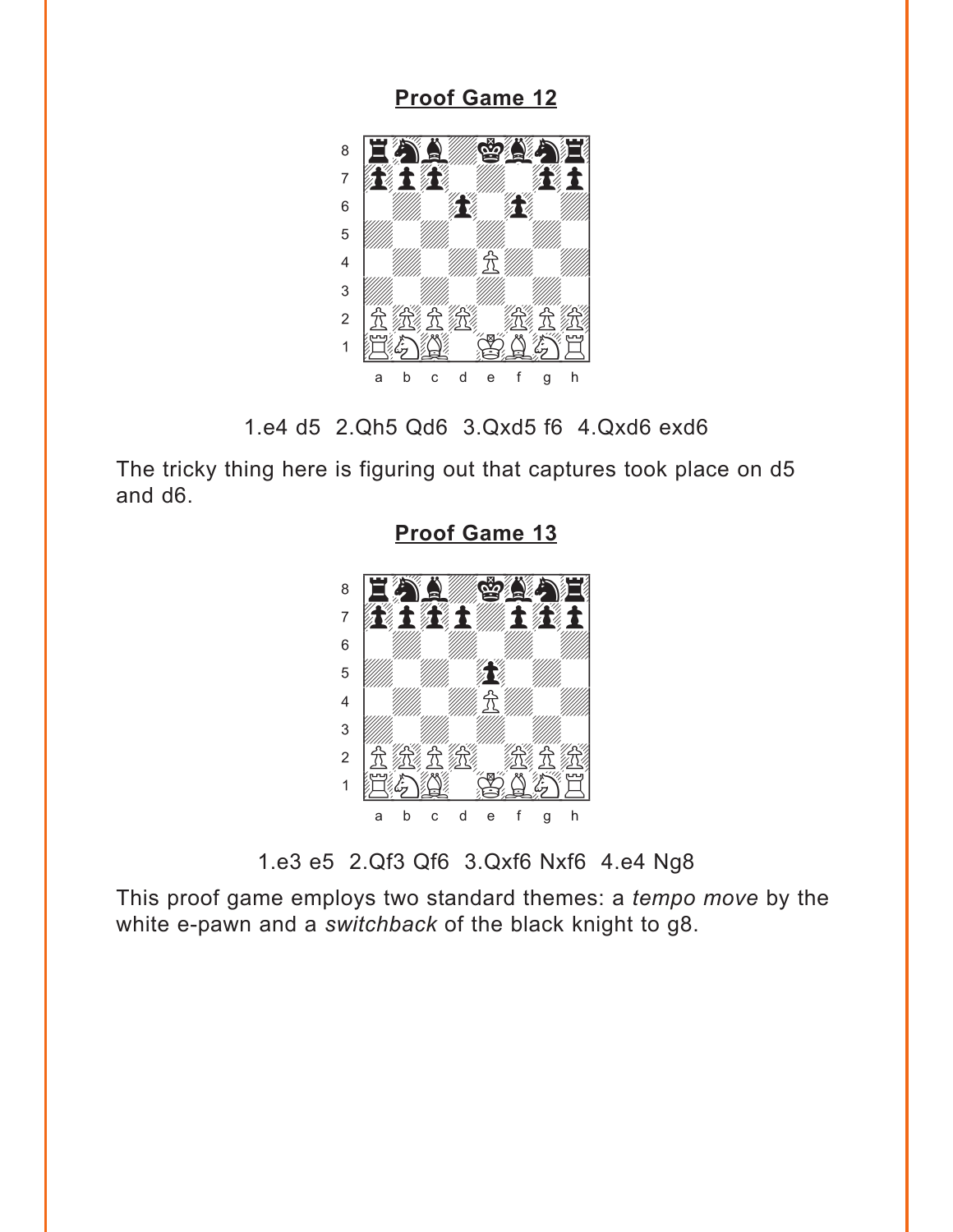**[Proof Game 14](#page-2-0)**

Göran Forslund 1998 *Thema Danicum*

<span id="page-6-0"></span>

1.d4 e6 2.Bh6 Qg5 3.Qc1 Qxc1+ 4.Bxc1 e5

This puzzle also uses a *tempo move* (by the black e-pawn). But the main attraction is the *switchback of a piece* (the white bishop) *making a capture on its original square*. I call this theme the "Orbán effect", after the Hungarian composer Tibor Orbán (1956-1981). See column 3.



**[Proof Game 15](#page-3-0)**

1.d4 d5 2.Qd3 Bg4 (or 2...Bh3) 3.Qf5 Qc8 4.Qxc8+ Bxc8 The *Orbán effect* again, this time by the black bishop.